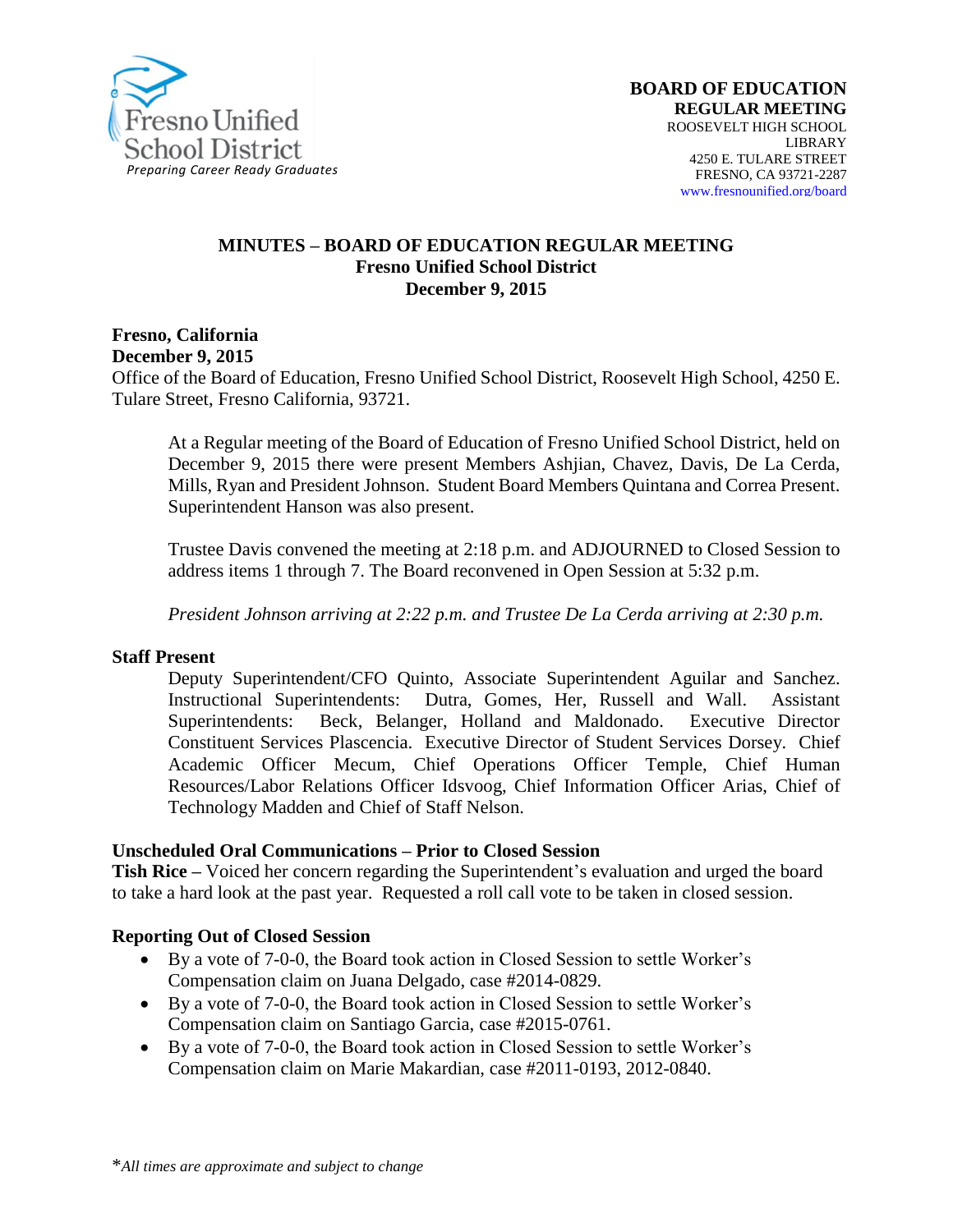The Board took action in Closed Session to give Superintendent Hanson a positive evaluation and to extend his contract to June 30, 2020 on a roll call vote of 5-2-0 as follows: AYES: Members Chavez, Davis, De La Cerda, Ryan, and President Johnson. NOES: Members Ashjian and Mills.

## **PLEDGE OF ALLEGIANCE**

Blanca Barrera, a parent that has had a positive impact at Balderas Elementary, led the flag salute.

# **APPROVE Minutes**

**APPROVED**, **as recommended,** the draft minutes for the November 18, 2015 Regular Meeting.

### **RESOLUTION ADOPT Resolution Proclaiming the Week of December 7-13, 2015 as Computer Science Education Week**

**ADOPTED, as recommended** - Technology is changing our world daily, and computer science and the art of coding provides an opportunity for students to nurture their creativity, collaboration and problem solving skills in preparation for future careers. The number of computer science jobs are growing faster than the number of students entering the computer science field, and therefore it is imperative we expose students to computer science. No matter what path students choose, technology is going to be an active part of their future. Having fundamental coding skills strengthens math and logic skills, and further develops a student's ability to think critically and solve problems.

Member Mills moved for approval, seconded by Member Davis, which carried a roll call vote of 9-0-0, as follows: AYES: Student Board Members: Quintana and Correa, Board Members: Ashjian, Chavez, Davis, De La Cerda, Mills, Ryan and President Johnson.

# **HEAR Reports from Student Board Representatives**

Student Board Representative Georgiana Rodriguez provided comments/reports from the Student Advisory Board Representative meeting hosted by Roosevelt High School. Members Davis, De La Cerda and Ryan attended their meeting. Student Board Representative Georgiana Rodriguez acknowledged the student ambassadors from Sequoia Middle School who shared highlights of various Sequoia school activities and experiences.

# **HEAR Report from Superintendent**

- Superintendent Hanson provided a brief report to the Board of Education which included announcing the approval of a new grant that strengthens the District's partnership with the City of Fresno Police Department, adding Student Neighborhood Resource Officers (SNRO) to 15 middle schools and the surrounding neighborhoods. This adds to the 11 Student Resources Officers (SRO) located at high schools and two middle schools. With a continued focus on student and staff safety, Superintendent noted additional safety initiatives that the Board invested in earlier this year -- high-definition cameras at middle and high schools, and LED exterior lighting upgrades made in high school parking lots.
- Superintendent Hanson also shared that at the California School Board Association's Annual meeting, district partners from CORE introduced the School Quality Improvement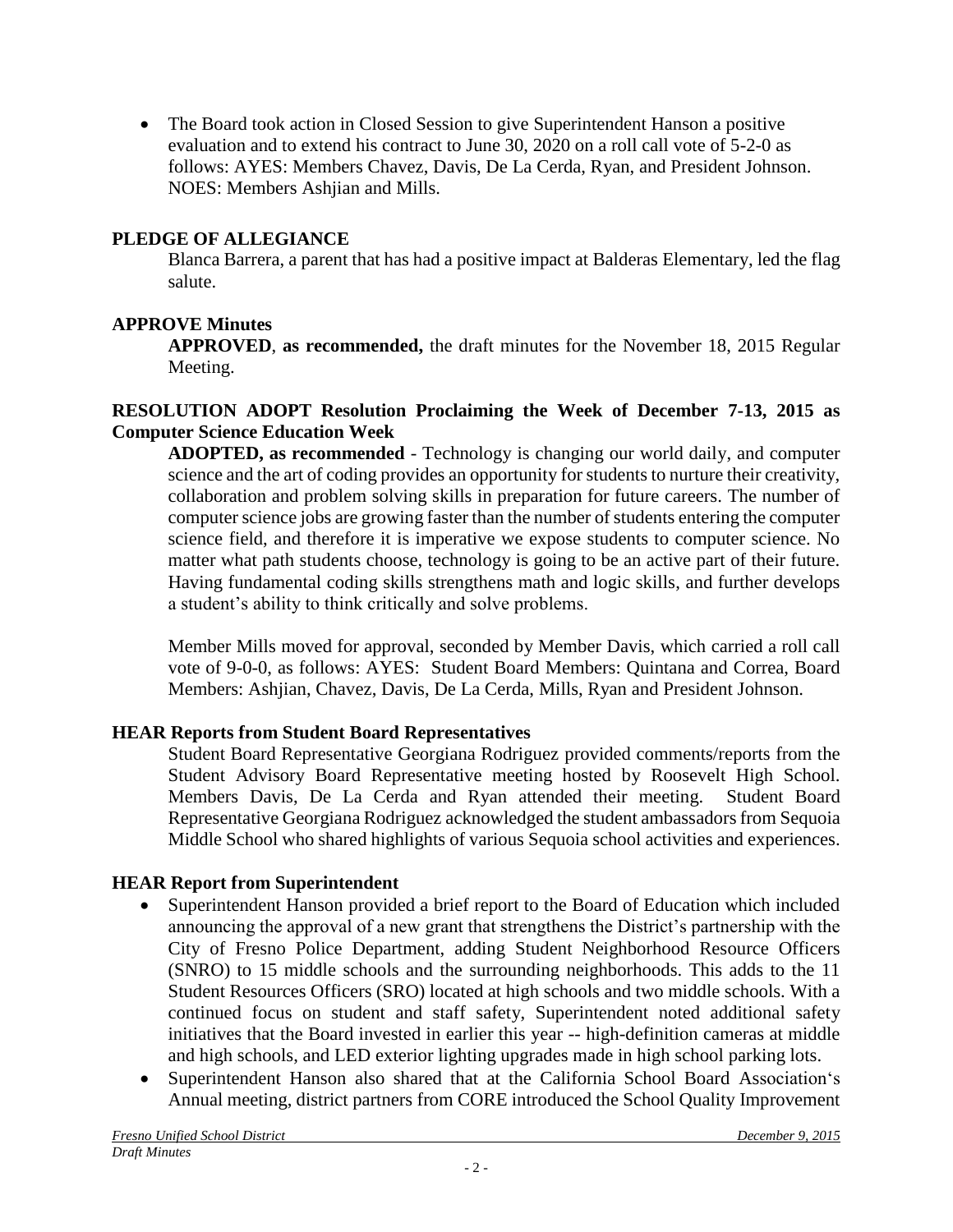Index (SQII) Report Card. This is the first school accountability data system in the nation that includes social-emotional and culture-climate indicators, and serves as a flashlight to illuminate the instructional focus for school leaders. Superintendent Hanson spoke of pending legislation around the Every Student Succeeding Act (ESSA), putting decisionmaking around school accountability in the hands of the state. Indicators show that this new model resembles much of what Fresno Unified and the CORE Districts have already been doing, since receiving the NCLB waiver.

### **ORGANIZATION of the Board of Education**

**ORGANIZATIONAL MEETING HELD -** Superintendent Hanson presided at the organizational meeting and accepted nominations for the position of President of the Board of Education. After the President was elected, newly elected President Chavez presided and accepted nominations for the Clerk of the Board of Education. After Member De La Cerda was elected as Clerk of the Board of Education, newly elected President Chavez presided over the remainder of the Board Meeting.

| <b>Board Member</b>  | <b>Nominations for Board President</b> |
|----------------------|----------------------------------------|
| Member Ashijan       | Nominated Member Chavez                |
| <b>Member Chavez</b> | Abstain                                |
| <b>Member Davis</b>  | None                                   |
| Member De La Cerda   | None                                   |
| Member Johnson       | None                                   |
| Member Mills         | None                                   |
| Member Ryan          | None                                   |

Hearing no other nominations, Member Davis moved to close the nominations, seconded by Member De La Cerda, which carried a 7-0-0 vote as follows: AYES: Board Members Ashjian, Chavez, Davis, De La Cerda, Johnson, Mills, and Ryan.

Superintendent Hanson called for a roll call vote for the nomination of Member Chavez for Board President, which carried a 7-0-0 vote as follows: AYES: Members Ashjian, Chavez, Davis, De La Cerda, Johnson, Mills, and Ryan.

Newly-elected President Chavez accepted nominations for the position of Clerk to the Board of Education, and called for nominations in roll call order.

| <b>Board Member</b> | <b>Nominations for Board Clerk</b> |
|---------------------|------------------------------------|
| Member Ashijan      | Nominated Member De La Cerda       |
| Member Chavez       | None                               |
| <b>Member Davis</b> | None                               |
| Member De La Cerda  | None                               |
| Member Johnson      | None                               |
| <b>Member Mills</b> | None                               |
| Member Ryan         | None                               |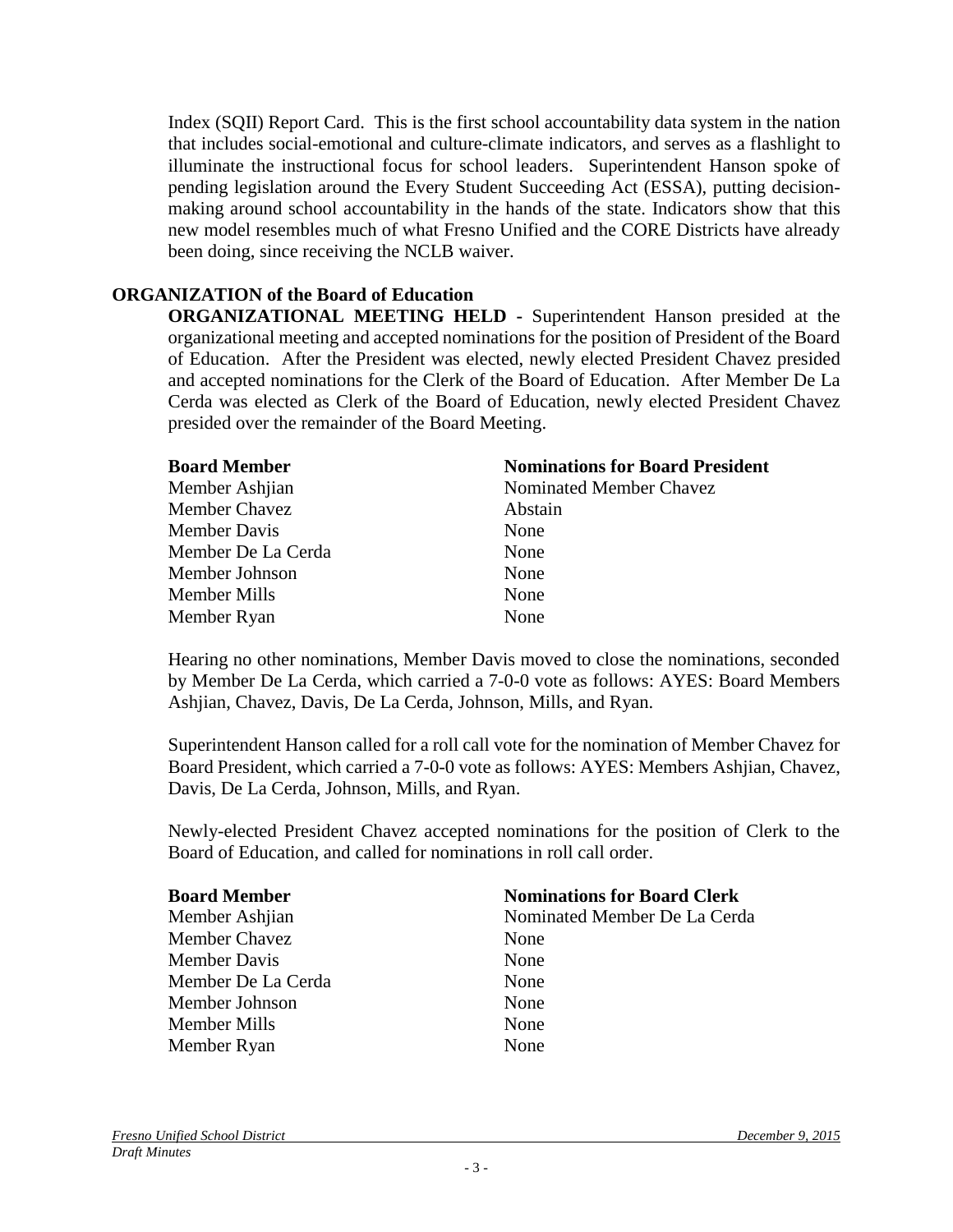Hearing no other nominations, President Chavez moved to close the nominations, which carried a 7-0-0 vote as follows: AYES: Board Members Ashjian, Davis, De La Cerda, Johnson, Mills, Ryan and President Chavez.

President Chavez called for a roll call vote for the nomination of Member De La Cerda for Board Clerk, which carried a 7-0-0 vote as follows: AYES: Members Ashjian, Davis, De La Cerda, Johnson, Mills, Ryan and President Chavez.

On a motion by Member Davis, seconded by Member De La Cerda, the consent agenda, exclusive of agenda items: A-7 and A-8 which were pulled for further discussion, was approved on a roll call vote of 9-0-0 as follows: Student Board Members: Quintana and Correa, Board Members: Ashjian, Davis, De La Cerda, Johnson, Mills, Ryan and President Chavez.

# **A. CONSENT AGENDA**

#### **A-1, APPROVE Personnel List APPROVED**, **as recommended** the Personnel List, Appendix A, as submitted.

**A-2, ADOPT Findings of Fact and Recommendations of District Administrative Board ADOPTED, as recommended** the Findings of Fact and Recommendations of District Administrative Panels resulting from hearings on expulsion and readmittance cases conducted during the period since the November 18, 2015, Regular Board meeting.

### **A-3, APPROVE Agreement with Barney & Barney for Affordable Care Act (Employer Mandate) Services**

**APPROVED**, **as recommended** an agreement with Barney & Barney to provide Affordable Care Act (Employer Mandate) consulting services to Fresno Unified School District. This agreement is for a one-year period and will not exceed \$6,000 annually.

### **A-4, APPROVE Agreement with Delta Health Services for Implementation of Tele-Health Services**

**APPROVED**, **as recommended** an agreement with Delta Health Systems for implementation of a tele-health services program. The Joint Health Management Board recommends approval. The tele-health services program provides district health plan members with access to same day consultations with licensed physicians 24 hours a day, 365 days a year. This access is facilitated via use of telephonic or video conferencing where available. The agreement is effective January 1, 2016 through December 31, 2016 with a projected annual cost of \$176,000.

### **A-5, APPROVE Agreement with Envision Insurance Company for Retiree Prescription Services (Envision Rx Plus)**

**APPROVED**, **as recommended** a renewal agreement with Envision Insurance Company to provide Medicare eligible retiree prescription benefit services. This renewal is for a oneyear period commencing January 1, 2016 and will allow uninterrupted coverage for Medicare eligible retirees. The contract amount is based upon a per member, per month,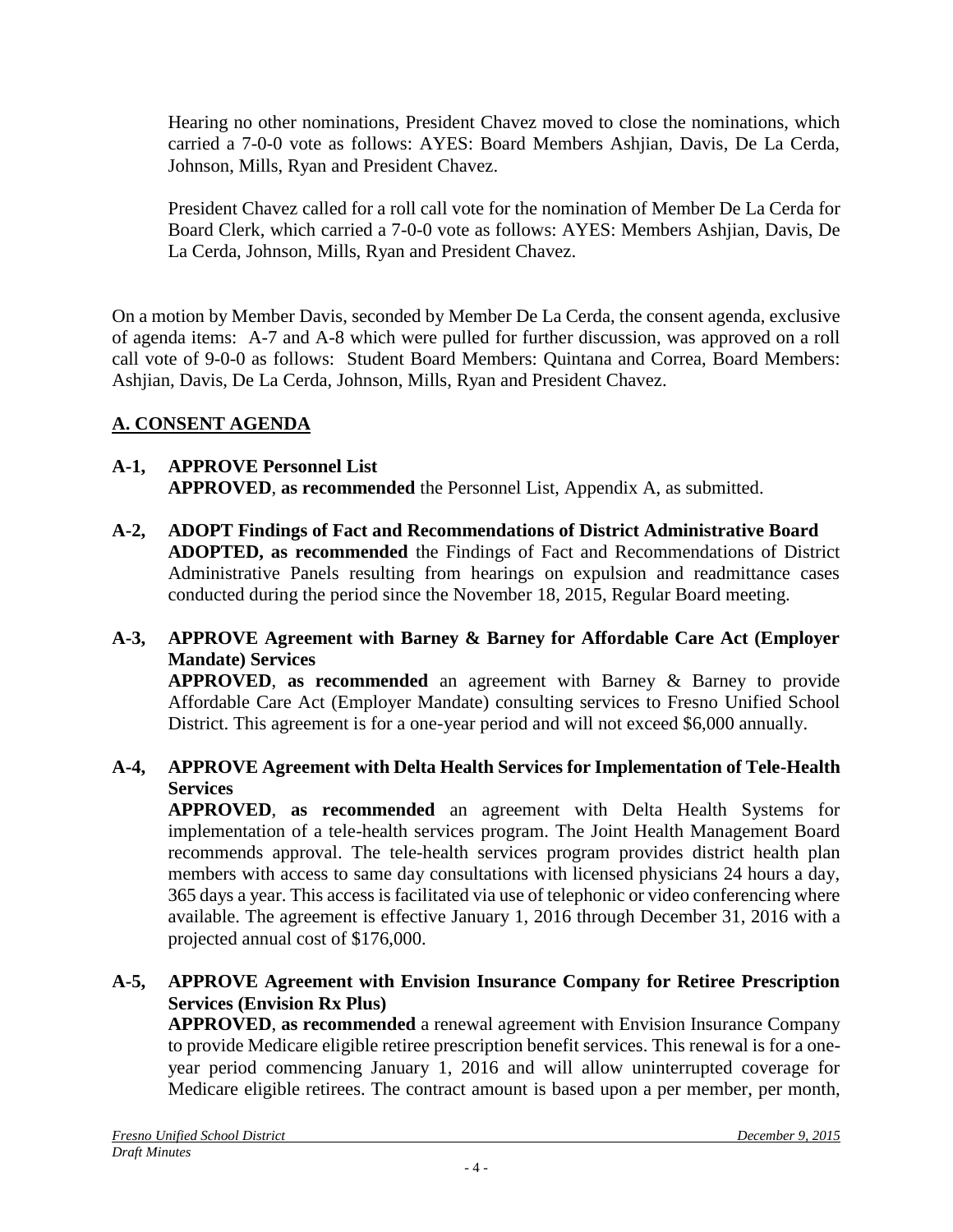fee of \$212.18 for base prescription coverage and \$3.50 per member per month, for administrative fees. The renewal represents an increase of 12.52% above 2015 rates, but is less than projected, given our plan experience and new federal mandates for 2016.

- **A-6, APPROVE Article 20 Waivers for Various Schools for the 2015/16 School Year APPROVED**, **as recommended** letters from the Fresno Teachers Association approving the requests from various schools to waive Article 20.
- **A-7, APPROVE Independent Contractor Services Agreements with Save Mart Center and SMG for the 2015/16 Fresno Unified Graduation Ceremonies APPROVED**, **as recommended** Independent Contracts detailing agreements made to provide the venue, and all expenses incurred, in the production and the conducting of the 2016 high school graduation ceremonies as follows:

Save Mart Center

 Ceremonies for Bullard, Edison, Fresno, Hoover, Roosevelt and Sunnyside in the amount of \$73,000 for services provided on June 6, 7 and 8, 2016.

Saroyan Theatre (SMG, commonly known as the Fresno Convention & Entertainment Center)

• Ceremonies for Duncan and Fresno Specialty Schools in the amount of \$17,590 for services provided on June 2 and 8, 2016.

An augmentation of \$24,000 will be included in the January 2016 budget revision to support increased contract costs for Save Mart Center and the additional day at Saroyan Theater.

**Andy Fabela** – Spoke about his concern in regards to the \$24, 000 augmentation in support of the increased costs for graduation. There is no reason for the district to have any unexpected costs, thus no reason for the augmentation.

**Member Mills** – Provided clarification on Mr. Fabela's comments, stating we are not asking for an increase in our budget to support the graduation ceremonies because the contract with SMG is going to change. We are adding additional days at Saroyan, and the amount we budgeted for both of these venues for these days needs to be increased, and will be reflected in our January budget revision. Is that correct?

# **Leslie Loewen** – Yes.

**Member Mills** – It seems in the past few years, there seems to be somebody who is a family member of a graduate from McLane or a family member from a graduate of Duncan, and they have said we don't have unlimited access or unlimited tickets to venue sites that those schools use unlike Save Mart. I am hoping we are doing what we can to make sure that no family member is excluded from the graduation ceremony. Are we making adjustments to ensure that everyone who wants to attend a Duncan or McLane graduation can attend?

**Leslie Loewen** – Yes we are. We went through a review process following graduations. We presented the new schedule based on stakeholder input. If we were to move Duncan and McLane, we would want to go through a process that would involve all the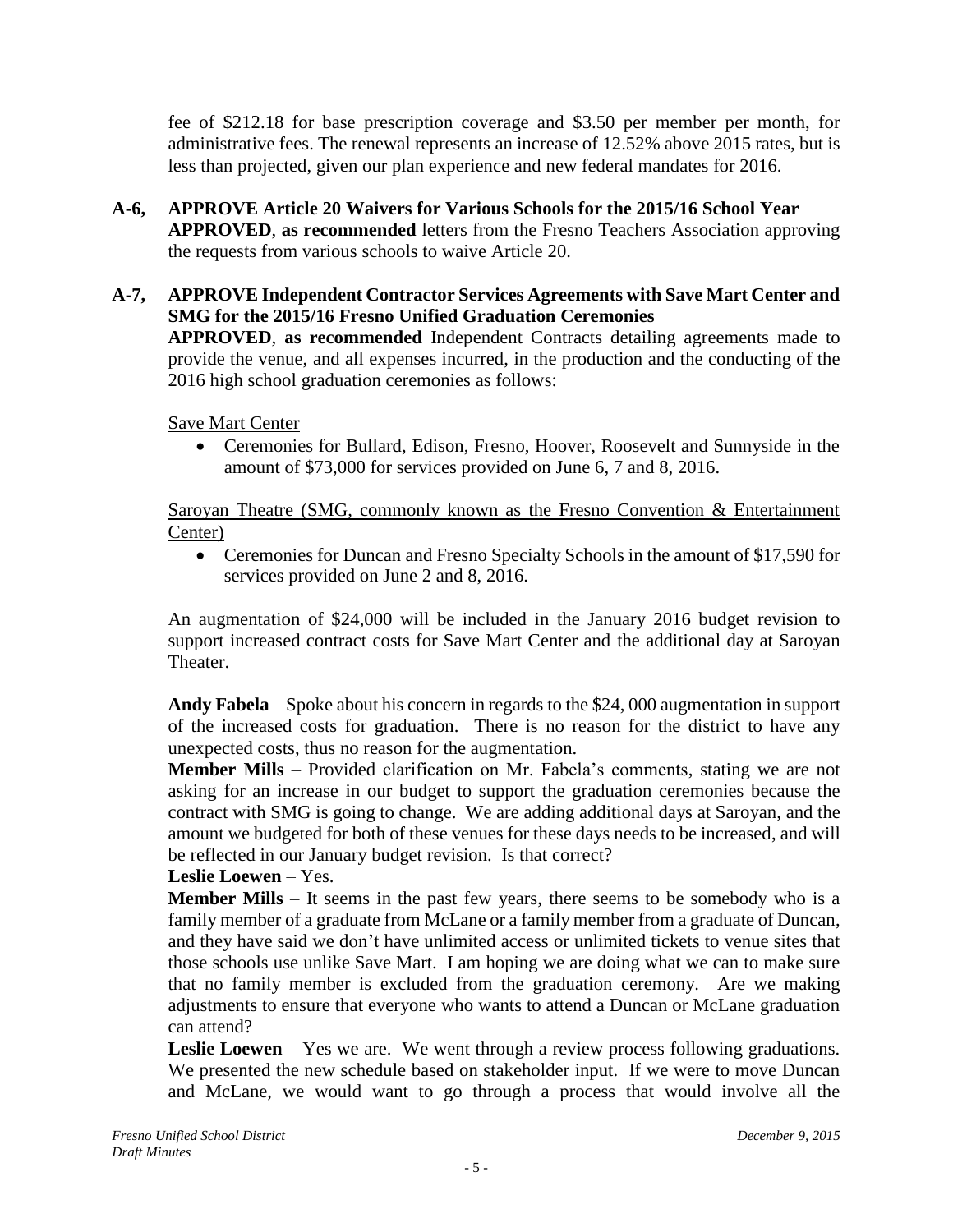stakeholders, community members, members of the board and student groups to ensure we have that tradition and feel at both sites and also accommodate. This year our principals have assured me that every effort is going to be made to get every family or friend to the graduation. They have worked on a ticket return process, where if a student is not using all of their allotted tickets, they can return them so that another student may use them.

**Member Mills** – I would like to monitor the situation at those schools if families are still being kept out of graduations. I would like that to be included in a report for the board. We need to address the situation if it is still happening.

**Member De La Cerda** – I have been talking to the administrators from both schools, as well as parents and families. I know there has been a concern in the past about the venues. There are many benefits to moving the graduations to Save Mart such as the wind and heat, but there is also a strong tradition at McLane. I understand the concerns of parents and families, but when speaking to students, and asking if they would like to move the venue they say no. It is not my decision to make that call to move the location of graduation. I appreciate that you will be reaching out to all the stakeholders to find the right choice. I look forward to seeing the report to see if the ticket return process will turn things around.

Member Mills moved for approval, seconded by Member Davis, which carried a 7-0-0 vote, as follows: AYES: Members Ashjian, Davis, De La Cerda, Johnson, Mills, Ryan and President Chavez.

### **A-8, APPROVE Agreement with Fairbank, Maslin, Maullin, Metz & Associates (FM3) to Conduct a Community Survey Related to District Facility Needs**

**APPROVED**, **as recommended** an agreement between Fresno Unified and Fairbank, Maslin, Maullin, Metz & Associates (FM3) to conduct a community survey to gauge Fresno Unified voters' perceptions about the district's capital facility needs and potential opportunities for funding to meet those needs. The agreement is for the period December 10, 2015 through April 30, 2016 in the not-to-exceed amount of \$40,500. On February 25, 2015, the Board directed staff to initiate exploration of a potential 2016 bond measure to support facilities improvement. The community survey is an essential step in this process as the data obtained will provide an important tool to inform possible future decision making about a bond measure. FM3 is a recognized industry leader in providing accurate, reliable and strategic opinion research to help school districts ascertain the feasibility of a bond measure and the best opportunity for a successful bond election.

**Andy Fabela** – Stated, before we start looking at another bond measure we need to see if we have fulfilled the needs of Measure Q. Have we done what was promised? If we haven't you are going to have a hard time getting another bond passed.

**Member Ashjian** – We are hiring Fairbank, Maslin, Maullin, Metz & Associates (FM3) to do polling is that correct?

**Karin Temple** – Yes, to do a community survey.

**Member Ashjian** – Can you provide an overview of what they will be doing?

**Karin Temple** – The goal of a community survey is to provide information/data for the board to make an informed decision whether or not they want to start down the path of a 2016 school bond. The survey will provide information critical to making that decision. They will select 600 likely voters, in a variety of demographics, spread among each trustee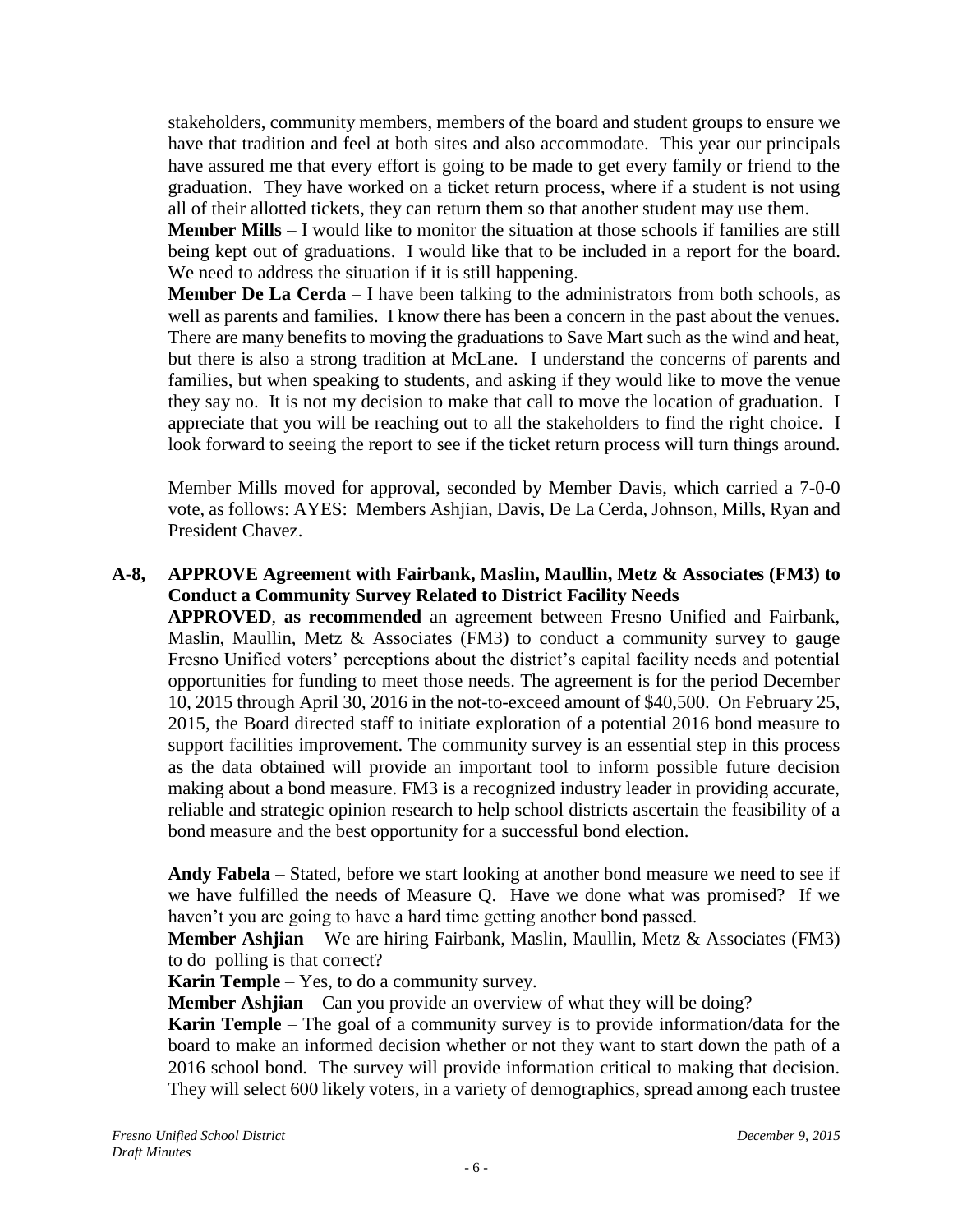area, and they will either phone call or e-mail. They will ask a set of questions which will take about 20 minutes. The questions will be developed by FM3 in coordination with our staff. They will ask general questions such as if they have children in school, and if so, how many. They will ask specific questions about the district. How is the district doing its job or how well they are they managing their finances? FM3 will compile the data to see what our citizens think with regards to whether there is a need for dollars for facility improvements in the future.

**Member Ashjian** – Do you anticipate doing another Master Plan?

**Karin Temple** – We don't currently have plans to do another Master Plan. The plan that was approved in 2009 was intended to be long range, a 15-20 year vision. The Facilities Master Plan identified close to one billion dollars of need throughout the district, for facility improvements. Measure Q was a \$280 million bond, and as I will present to you later this evening, we have been able to do more than \$280 million because of state funding. There is still a tremendous need, particularly in our elementary schools, to replace portables with permanent classrooms.

**Member Ashjian** – How would you answer Mr. Fabela's question in regards to what we told the community and what it looks like today?

**Karin Temple** – I don't have the advantage of having that in front of me. I know we told the community that we were going to invest in our facilities, build new high school facilities, new classroom buildings. We have done that on every high school campus. We have new athletic facilities. We have put millions of dollars into upgrading our building systems (heating and air conditioning). There is a multitude of investments that you see everywhere as you drive all over town. For any individual school, I can't answer what has been done. I would have to see it.

**Member Ashjian** – I don't think anyone would dispute that the buildings don't look fantastic. The question is, how does it play out with what we said we were going to do, and ultimately what we did do?

**Member Mills** – You mentioned earlier the type of questions that would be used during the polling process. They seem to be focused on if we felt there was a need for more money to improve our school facilities. A lot of people can agree with that statement. We have a lot that needs to be improved. The critical question is the bottom line. Will they vote for a bond? And will they vote for a bond that increases a tax rate? If we are not asking those questions then this is not going to help us.

**Karin Temple** – One of the advantages of doing a bond in 2016, is we could do a bond for approximately \$200 million – \$225 million without increasing the tax rate. Plus, we would have dollars to match from potential state funding. There is a 2016 Statewide Bond Measure that is eligible for the November 2016 ballot. Should that be approved, having local money puts us in a very good position to then increase our own local dollars. The questions, I believe, will test those kinds of questions as well.

**Member Mills** – I think we need to talk about the elephant in the room, and this needs to be in the polling. We have been under a great deal of scrutiny and criticism for how some of the Measure Q money was spent, and I think we need to ask those questions in polling. **Karin Temple** – I think I would say it differently. I won't say we have been under scrutiny on how it was spent. I would say we are under scrutiny because of one of our delivery methods that is used throughout the state. I do believe in working with FM3 that there will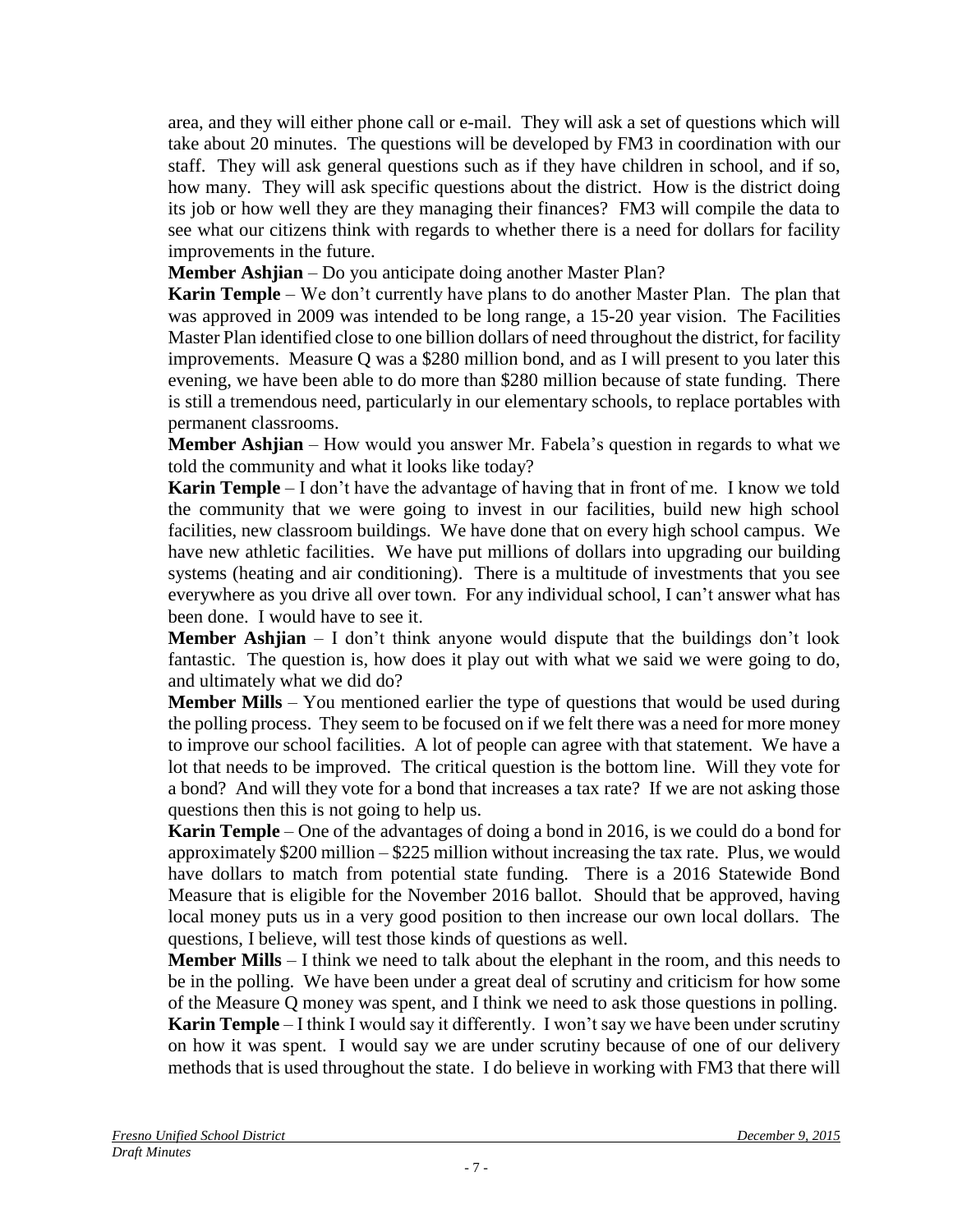be some questions that will help us understand that. The purpose of the survey is to understand voter perceptions.

**Member Mills** – I just feel a need to actually put the negative information out in these questions, because if anyone were to oppose it, what is going to be used to oppose it is the negative information that may be out there. We need to assess the response to it and the reaction to it.

**Karin Temple** – I agree we need to know what messages would influence them to vote " $no$ ".

**Member Mills** – What is the projected timeline around this?

**Karin Temple** – This moves very quickly. We would work the next 2-3 weeks working on the questions. Then they would like to have it in the field, questioning in mid-January. **Member Ashjian** – With the proposed bond in 2016, is any of the delivery method going to be lease lease-back?

**Karin Temple** – The purpose of tonight's approval is to do the community survey /public research. Based on that research we would make a recommendation for a potential 2016 bond. That is when we would begin to have those discussions on what would be in the ballot measure. I think that it is premature for me to even comment on that. The board will be very involved in that process.

**Member Ashjian** – It is my understanding that on Measure Q we didn't let the public know that we were going to be using lease lease-back.

Member Davis moved for approval, seconded by Member Johnson, which carried a 6-1-0 vote, as follows: AYES: Member Davis, De La Cerda, Johnson, Mills, Ryan and President Chavez. NOES: Member Ashjian.

## **A-9, APPROVE Appointments to Citizens' Oversight Committee for Measure K and Measure Q**

**APPROVED**, **as recommended** the nomination of Dominic Papagni and Barbara Steck to the Citizens' Oversight Committee for Measure K and Measure Q to replace members whose terms have expired. The Citizens' Oversight Committee was established by the Board *"to inform the public concerning the expenditure of bond proceeds approved by the voters,"* and *"to ensure that bond proceeds are expended only for the purposes set forth in the ballot measures"* (Committee Bylaws)*.*

## **A-10, APPROVE Bid 16-08, Sunnyside High School Cooling Tower Replacement**

**APPROVED**, **as recommended** Bid 16-08 for a new cooling tower to provide cooled water for the air conditioning system at Sunnyside High School. The existing cooling tower requires replacement due to corrosion, leaking, and lack of reliability. The new equipment will improve energy efficiency and conserve water.

Staff recommends award to the lowest responsive, responsible bidder:

Lawson Mechanical Contractors (Fresno, California) \$406,993

Staff also recommends allowing ACCO Engineered Systems to be relieved of their bid due to a clerical error.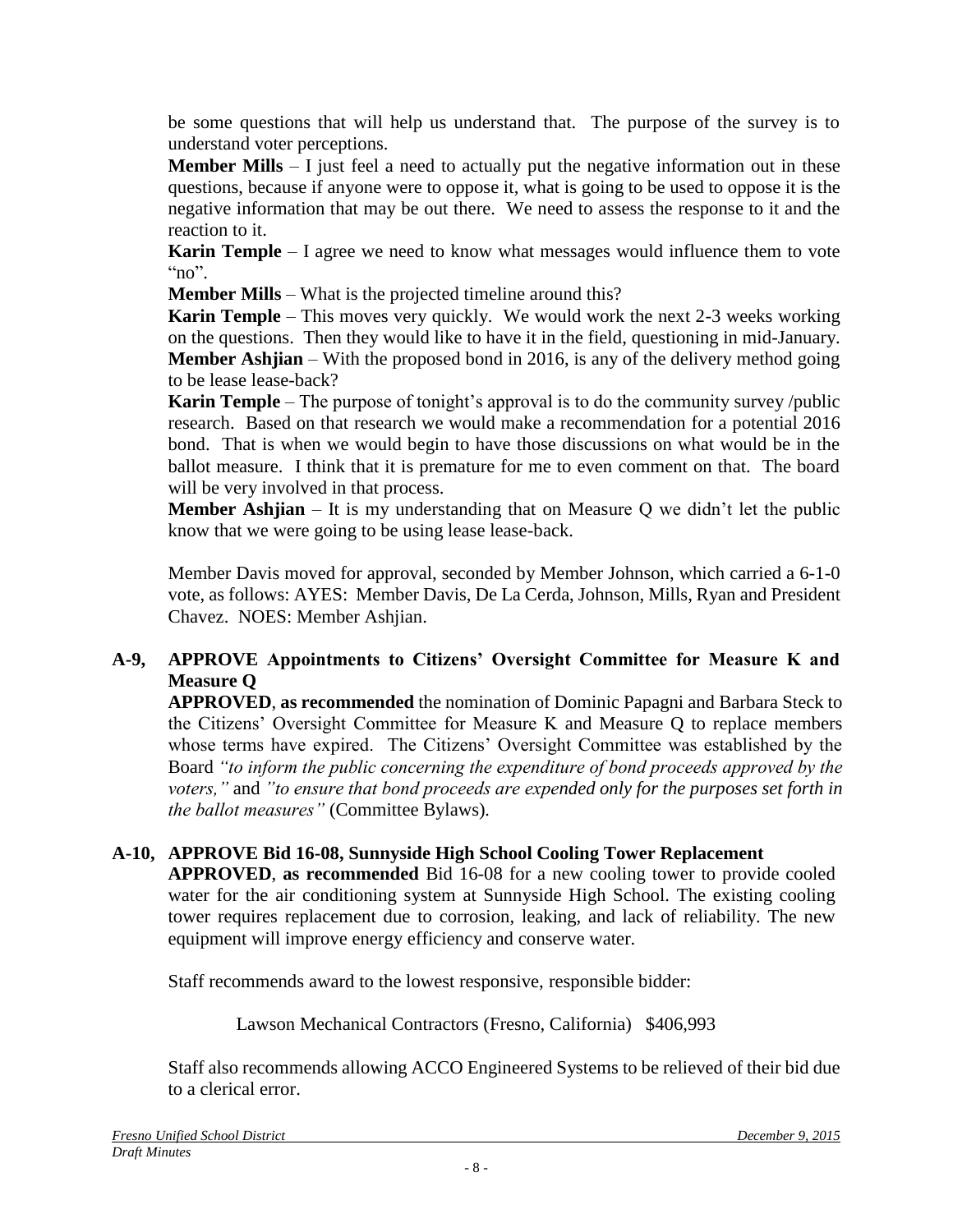### **A-11, DENY Claim #15-0504-0129**

**DENIED, as recommended** a Claim for Damages on Mark Anthony DeSantiago, case #15-0504-0129. The Superintendent recommends the Claim be denied and the matter referred to the district's Director of Benefits and Risk Management for further handling.

### **A-12, RATIFY Submission of Grant Application to the National Foreign Language Center for Summer Chinese Foreign Language Program**

**RATIFIED, as recommended** a grant application to the National Foreign Language Center at the University of Maryland which administers the *STARTALK* Summer Foreign Language program funded through the National Security Language Initiative. *STARTALK*'s mission is to increase the number of Americans learning, speaking and teaching critical foreign languages by offering students creative and engaging summer experiences. Hoover High School offers Mandarin Chinese Foreign Language courses and hosts the district summer Chinese Language and Culture class. The 2016 application is the  $6<sup>th</sup>$  application for the summer program requesting \$89,553.

### **A-13, RATIFY the Filing of a Notice of Completion for Bid 15-05, Fairview Avenue Reconstruction at Edison High School**

**RATIFIED, as recommended** a Notice of Completion for the following project, which has been completed according to plans and specifications:

Bid 15-05 Fairview Avenue Reconstruction at Edison High School

### **A-14, RATIFY Change Orders for Bid 15-34, Infrastructure for Portable Buildings Relocation at Various Schools**

**RATIFIED, as recommended** information on Change Order 1 and Change Order 2 for the following project:

Bid 15-34, Infrastructure for Portable Buildings Relocation at Various Schools

### Change Order 1: \$98,650

This change order includes, but may not be limited to: moving portable classrooms from source campuses to receiving campuses, and setting portables per construction documents; and moving the portable classroom at Computech to avoid an unforeseen existing utility line.

#### Change Order 2: \$2,629

This change order includes, but may not be limited to: patching foam roofing at building joint; and demolition work to allow for electrical installation.

| Original contract amount: | \$1,295,000 |
|---------------------------|-------------|
| Change Order 1            | 98,650      |
| Change Order 2            | 2,629       |
| New contract amount:      | \$1,396,279 |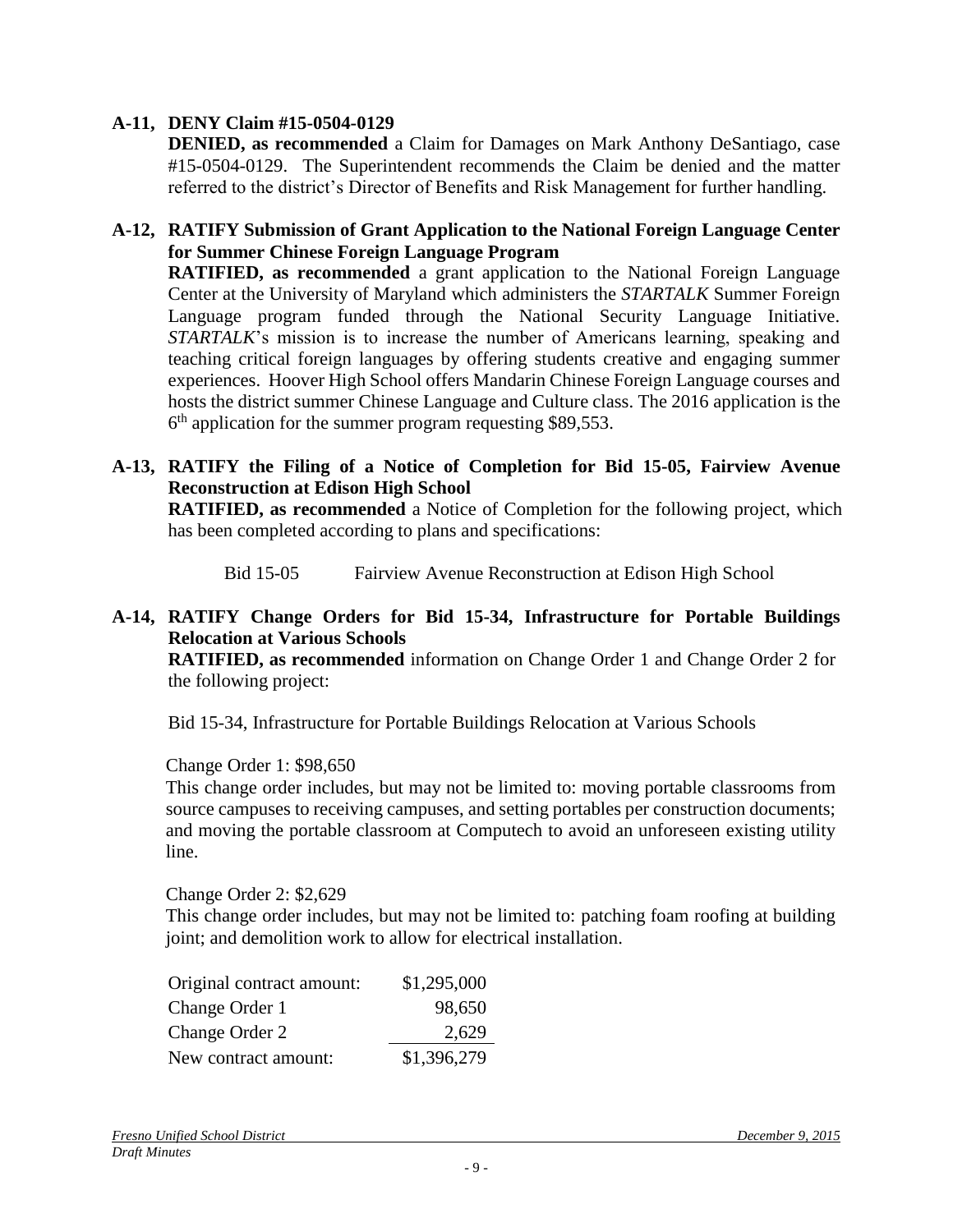### **A-15, RATIFY Purchase Orders from August 1, 2015, through September 30, 2015 RATIFIED, as recommended** information on purchase orders issued from August 1, 2015, through September 30, 2015. Purchase orders for \$10,000 or more are presented first, followed by purchase orders for less than \$10,000. A list of purchase orders issued for Associated Student Body (ASB) accounts is also provided.

## **END OF CONSENT AGENDA (ROLL CALL VOTE)**

# **UNSCHEDULED ORAL COMMUNICATIONS**

**Andy Fabela** – Voiced his concern about an article that he read which stated Superintendent Hanson was going to oversee the collection of evidence as stated in the subpoena. He felt that this was unacceptable as he, Ms. Quinto, Ms. Temple, and now the board are under investigation. Fabela stated, "He has no legal background and the district has hired individuals to complete those tasks."

**Superintendent Hanson** – "Things that Mr. Fabela have said are factually incorrect. I did send an e-mail to the board as my elected and collective boss, that we are in the next phase of data gathering. Carl Faller, our attorney, has been the one in charge of that, and our board is fully aware of what my involvement has been and not been. In fact, 95 percent has been handled somewhere else in the district. It will be between Carl Faller, our attorney, and Discovia."

# **B. CONFERENCE/DISCUSSION AGENDA**

## **6:00 P.M.**

### **B-16, DISCUSS and APPROVE the 2014/15 Audited Financial Statements Prepared by Crowe Horwath, LLP**

**DISCUSSED and APPROVED** Included in the Board binders is the Annual Financial Audit Report as prepared by our external auditors, Crowe Horwath, LLP. The audit report has been completed for submission to the State Department of Education. Each year the district is required to have its financial statements audited by an independent accounting firm. We are pleased to report that Fresno Unified School District has received an "Unmodified Opinion" for the 2014/15 Audit, which is the best opinion that can be issued.

Presentation by Deputy Superintendent/CFO Ruth Quinto and Jeff Jensen

An opportunity was provided to hear questions/concerns from members of the board and staff was available to respond

**Member Mills** – Cal-PERS using the wrong discount rate does cause me a bit of concern. Is this a one-time mistake? Have they corrected that internally in Cal-PERS?

**Jeff Jensen** – It is part of their reporting, so next year will be another opportunity for them to report that liability, and we assume they would use the right factors, realizing the mistake they had made this year. Part of our calculations determine whether that created a material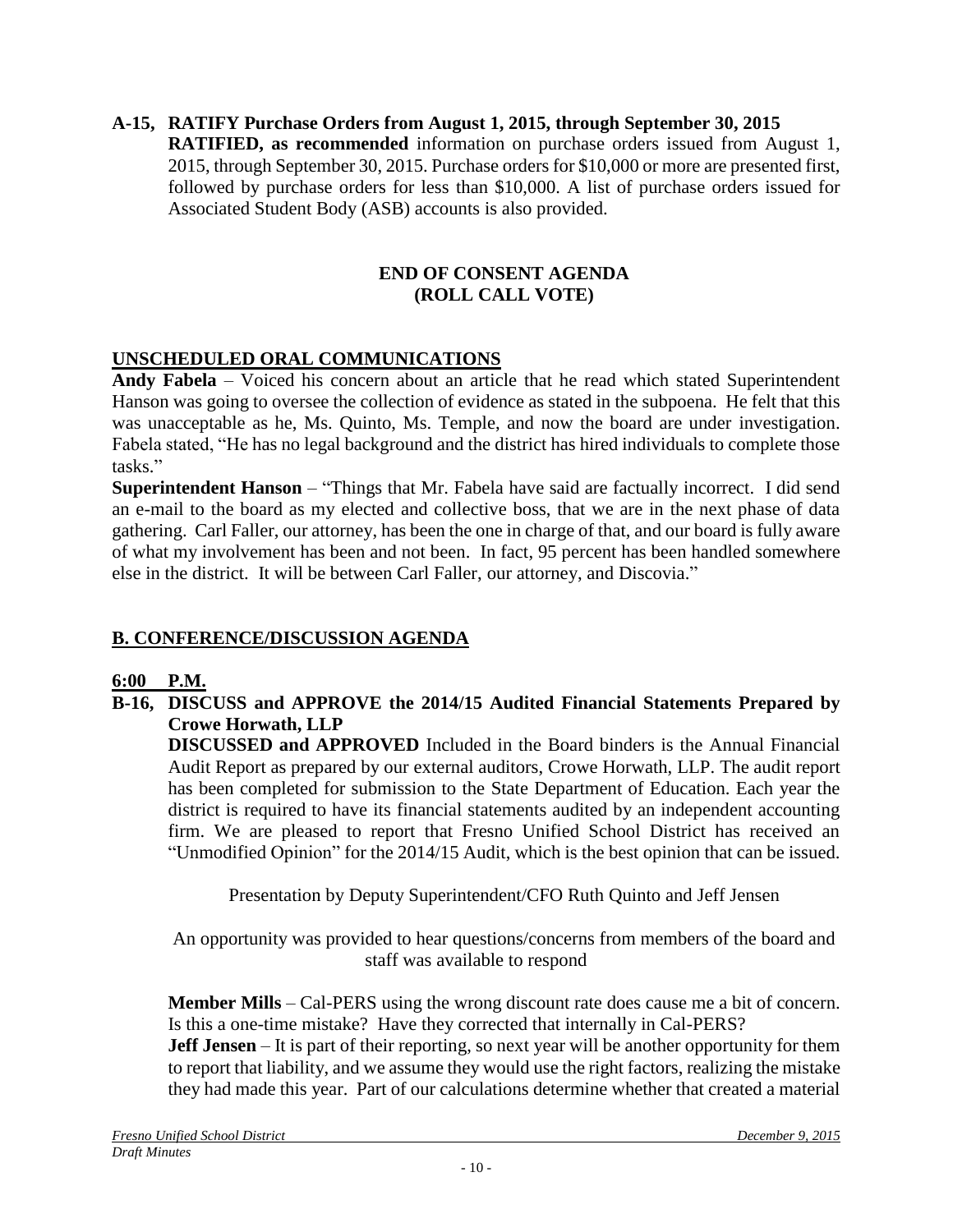impact to Fresno Unified, and so that is what that uncorrected statement is. We have evaluated that number, and said even with that error, your number is not materially misstated. Next year, that will be updated again, and we would hope they would correct that.

**Member Davis** – Thank you for meeting with the Audit Committee. I believe our community members were astonished to see that with a billion dollar budget that we had no modifications. Thank you for keeping our statements on-time and on-target.

**Member Ashjian** – With the GASB 68, does that have any effect upon our ability to go out and get bonds because of the way it flips our balance sheet? Can you explain to me what the bonding company is going to be looking at, as they see a negative balance sheet? **Jeff Jensen** – Everyone is going to be in the same boat, at least within the State of California, from an educational entity perspective. Everybody participates in Cal-PERS and Cal-STRS at least, if not in any other additional pension system. They are all proportionally going to see that same impact to their financial statements as a result of implementing this. Both Standards and Poor's and Fitch have issued white papers that have said that they realized this was coming, and that it is part of governmental organizations in California, and they are saying it is not going to create a down grade in the credit ratings of California school districts. Obviously, time will tell if they stick to that theory or not. Certainly everyone is going to be in the same financial position.

**Member Ashjian** – In the report there was a recommendation in regards to ASB dollars and the 25 schools, but I didn't see what the district was going to do to address that recommendation.

**Jeff Jensen** – The district has a comprehensive training program that annually teaches individuals at the school sites how to do the proper internal controls and ensure the students money is safely kept.

**Member Ashjian** – Out of the 25 schools how many did you find had this issue?

**Jeff Jensen** – I don't have that in front of me right now, but I would say not the majority of them. I would say a few.

**Ruth Quinto** – We will provide a board communication on that, but I did get that information from Ms. Canfield and out of the 25 schools, it was 2-3 sites. There is a specific plan that was included in the report. We have a very active audit committee who was particularly interested in our over-the-shoulder, on-site training program that is provided by the analyst in Ms. Canfield's department who does the on-site training, and has a very specific incentive program for all of the folks who deal with the associate student body and school connected organizations out at the school sites.

Member Davis moved for approval, seconded by Member De La Cerda, which carried a 7- 0-0 vote, as follows: AYES: Member Ashjian, Davis, De La Cerda, Johnson, Mills, Ryan and President Chavez.

A copy of the [PowerPoint](file:///C:/Users/lmmolan/AppData/Local/Desktop/BOARD%20DOCUMENTS/Presentations%20for%20Website/B20131211-Board-Presentation-B-12.pdf) is available on the district website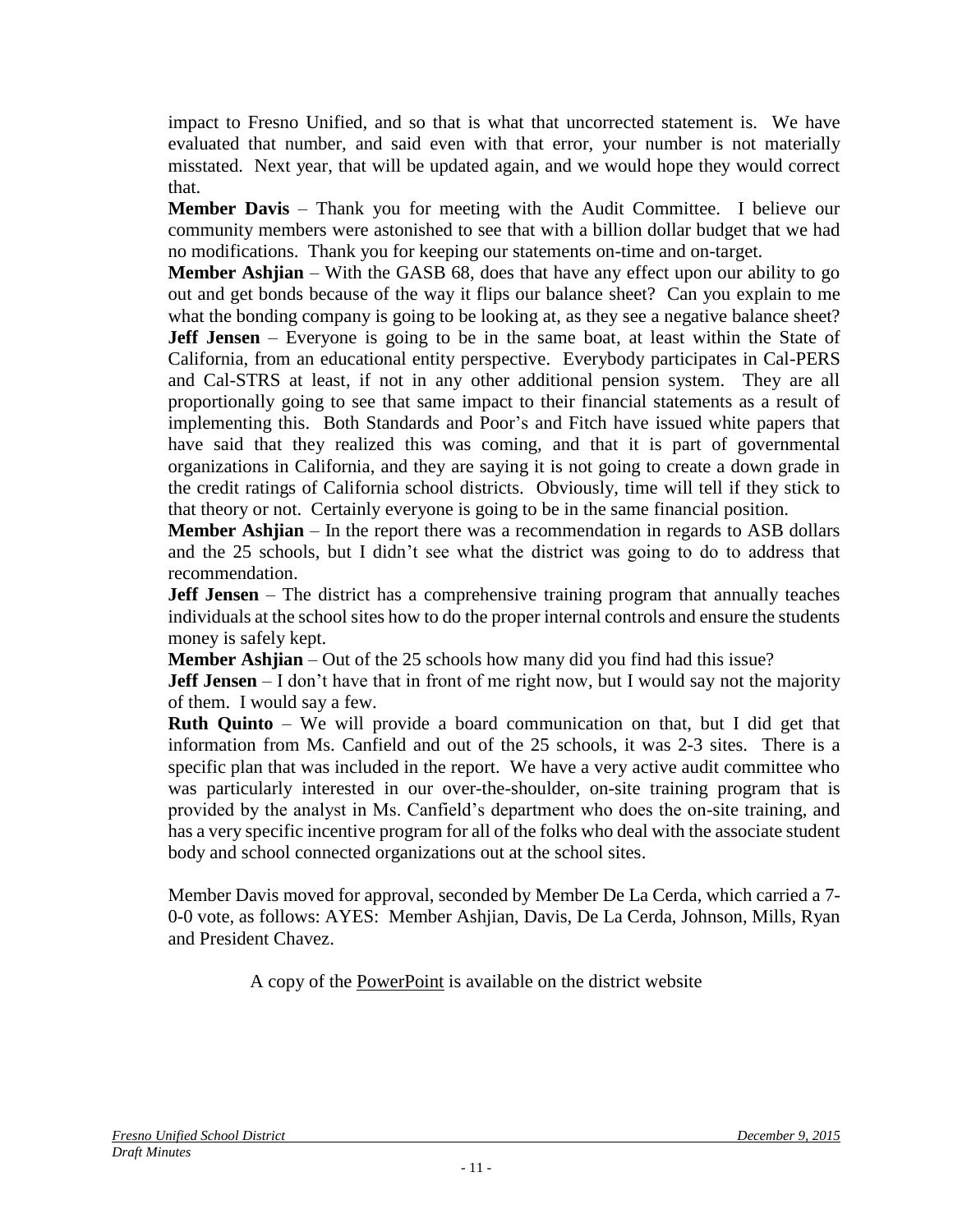## **6:20 P.M.**

## **B-17, DISCUSS and APPROVE the 2015/16 First Interim Financial Report with a Positive Certification**

**DISCUSSED and APPROVED** California school districts are required to approve interim financial reports twice each fiscal year. Fresno Unified School District's 2015/16 First Interim Financial Report will be is presented for approval and will reflects a positive certification of the district's financial condition. The report will be is based on the October 31, 2015 year-to-date revenue and expenditures as required by state law.

Presentation by Deputy Superintendent/CFO Ruth Quinto

An opportunity was provided to hear questions/concerns from members of the board and staff was available to respond

**Member Mills** – On the hydration stations, it shows \$120,000, are we budgeting to put hydration stations at all of our secondary schools?

**Ruth Quinto** – That is an estimate to currently have them at our high schools, and we are evaluating to have them at our middle schools.

**Member Mills** – How many are we budgeting for each high school?

**Ruth Quinto** – We are budgeting for two at each high school.

**Member Mills** – Does that include our specialty schools?

**Ruth Quinto** – Yes, all of our high schools. The estimation includes installation as well. **Member Mills** – STRS liability is set by the legislature, but PERS liability is determined by the PERS board. In the most recent news article I have seen on this, the PERS board is reevaluating its revenue projections. That always seems to be a precursor to reevaluating everybody's contributions. I am raising that as a cautionary note, I am sure you are aware of it. I would assume in our projections for this year, and the two subsequent years, we have included in the projections, and being able to meet the cash flow the continuing increases in our PERS contributions. Is that correct?

## **Ruth Quinto** – Yes.

**Member Mills** – At the most recent CSBA conference I attended, many of the legal and budget sessions made the point that that because of the significant increases coming in PERS and STRS in subsequent years, when we do our budget projections for our own purposes, we not just project out for the current and two years, but we project out two to three years beyond. To make sure that we have adequately budgeted for all of the contributions that we have to be making to PERS and STRS, and that we have that figure in mind as we develop budgets for subsequent years. I certainly think that might be a good idea for this board. It is a bigger amount than sometimes we might be contemplating or thinking about. I think we should have that in mind when we start our budget cycle.

**Member Chavez** – I just want to publicly thank Chief Jerry Dyer for the work that you have done. I have worked a number of years with Councilman Quintero. I really like the approach that you are taking. I remember about eight years ago when you started along with other law enforcement officers with the gang prevention task force. You said it is not just about suppression it is about intervention and then prevention. I think this model really addresses that. I think for our parents this will provide peace of mind knowing that there is a police officer at their child's school.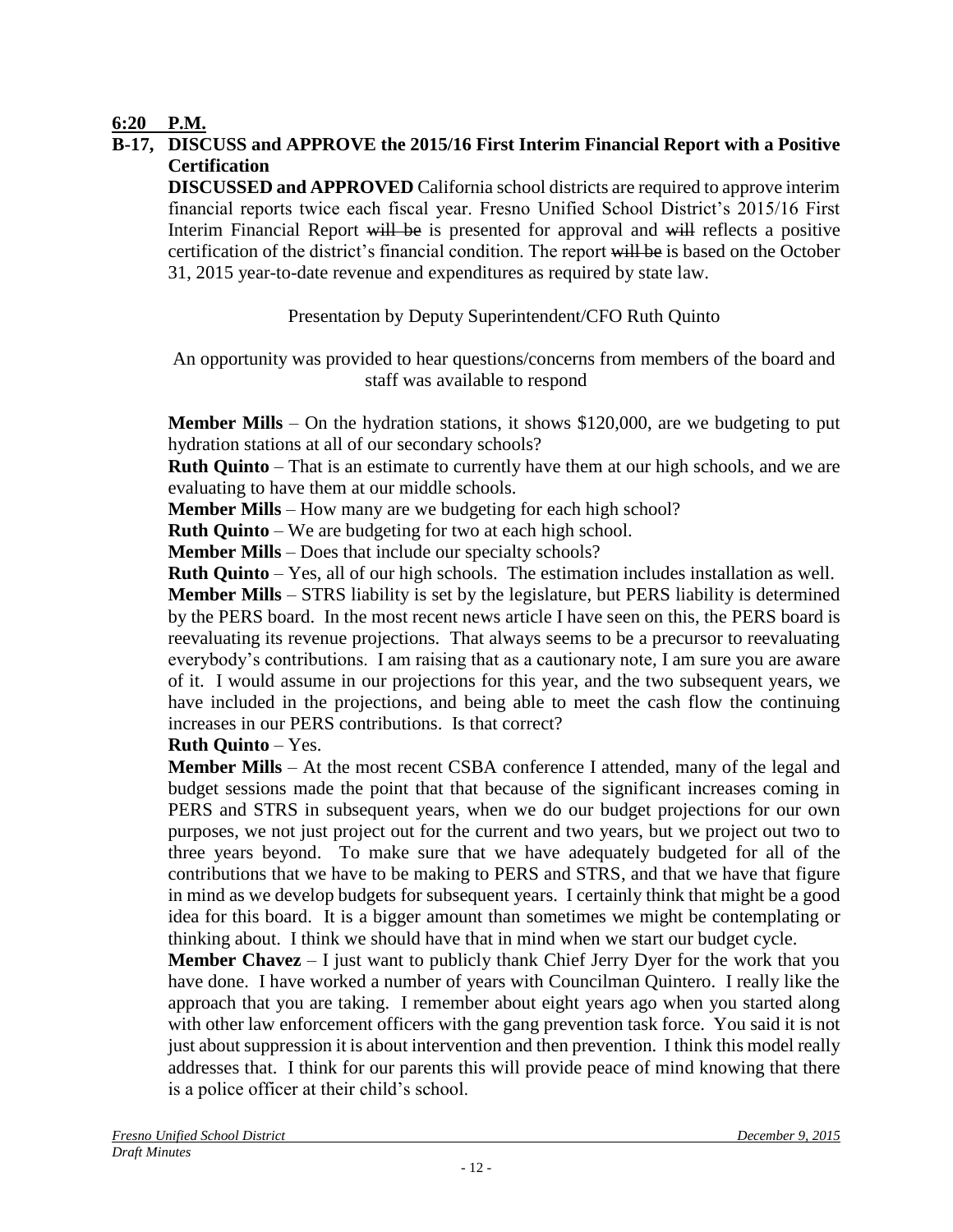Member Johnson moved for approval, seconded by Member Davis, which carried a 7-0-0 vote, as follows: AYES: Member Ashjian, Davis, De La Cerda, Johnson, Mills, Ryan and President Chavez.

A copy of the [PowerPoint](file:///C:/Users/lmmolan/AppData/Local/Desktop/BOARD%20DOCUMENTS/Presentations%20for%20Website/B20131211-Board-Presentation-B-12.pdf) is available on the district website

## **6:40 P.M.**

## **B-18, DISCUSS and APPROVE 2014/15 Measure K and Measure Q Annual Report**

**DISCUSSED and APPROVED** Included in the Board binders is the 2014/15 Measure K and Measure Q Annual Report, which is required by the bylaws of the Citizens' Oversight Committee for Measure K and Measure Q. It includes a statement of compliance with State Proposition 39, bond project activity, and bond financial update. This is the last Annual Report that will include Measure K, as all Measure K funds have been expended. The Citizens' Oversight Committee for Measure K and Measure Q was established by the Board *"to inform the public concerning the expenditure of bond proceeds approved by the voters,"* and *"to ensure that bond proceeds are expended only for the purposes set forth in the ballot measures."* (Committee Bylaws)

Presentation by Chief Operations Officer Karin Temple

An opportunity was provided to hear questions/concerns from members of the board and staff was available to respond

**Member De La Cerda** – I just wanted some clarification on the state funding. For Measure K what was the state funding?

**Karin Temple** – For Measure K we leveraged \$160 million in state funding. The Measure K bond was \$199 million. The \$199 million plus the state funding. The state's program changed during the Measure K program. In the early years of Measure K, the state programs were more generous. As Measure K progressed through its life, the amounts that the local districts had to use increased. We were very fortunate on the early end, to have some very high level of dollars to leverage under the state program.

**Member De La Cerda** – And compared to Measure Q?

**Karin Temple** – For Measure Q, we have leveraged \$40 million from the state in hand. We have an additional \$36 million that has been approved, and they will write us a check once they have the money. When those dollars come in, it means we have \$36 million that we can use on Measure Q projects. It is not clear what the state facilities program will look like in the future. Be assured that for every project we set forth on, we are making sure that we take extra steps and our projects are in compliance with the current state program should they look the same in the future. We are making sure we are in-line and ready to apply for those funds when they become available.

**Member De La Cerda** – Thank you for that clarification because that is a point that I wanted to bring up with the state's funding requirements. They are not always consistent. What do you hope will take place for our future bond when it comes to those state funds? **Karin Temple** – I hope that circumstances are such that the board decides to put a bond measure on the ballot, I hope our voters approve it, and it would mean that we would have more funding from the state. Measure Q has touched every high school campus, but there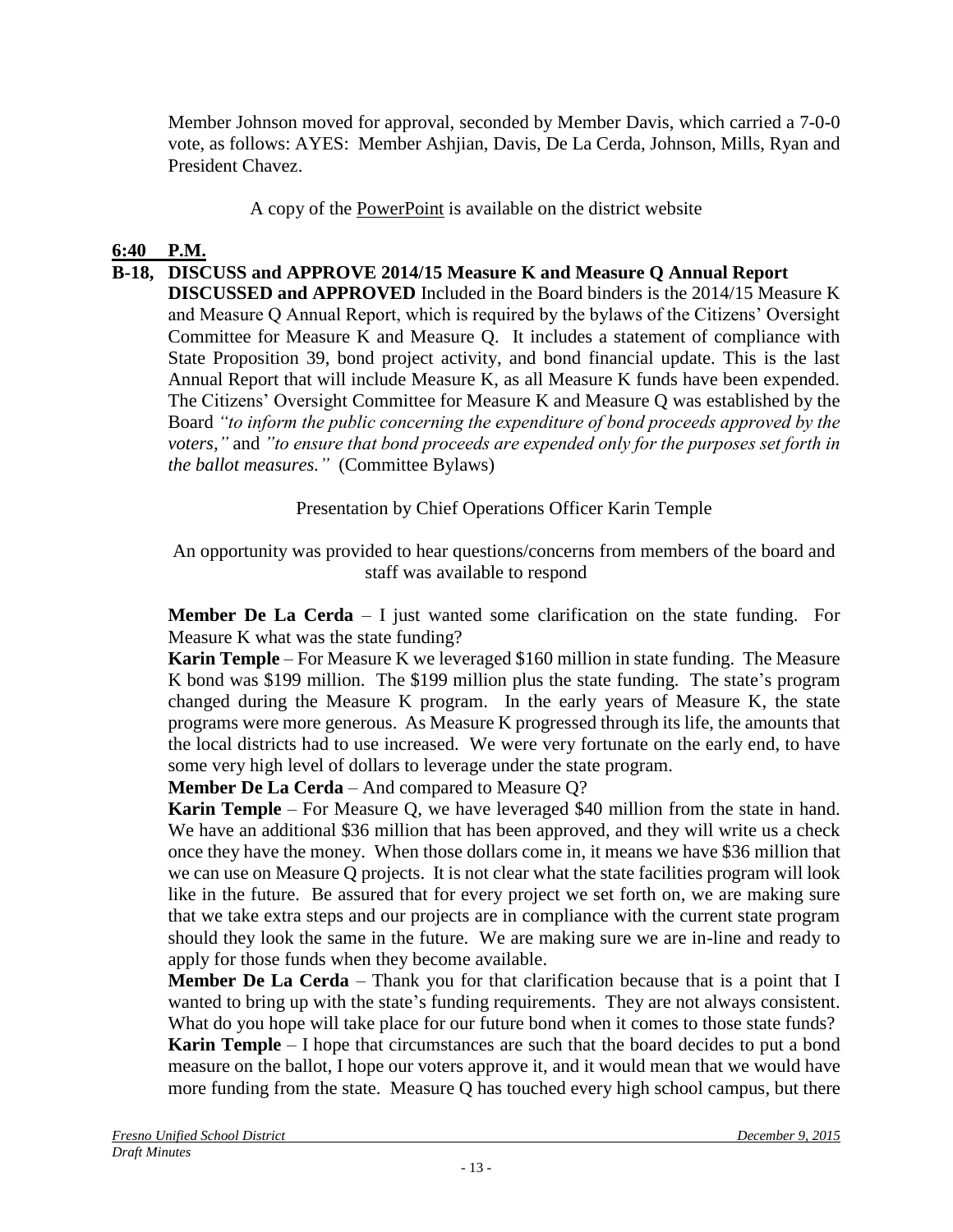are many campuses that have not had the benefit of new classrooms. It would be up to the board, but I would hope that be the continued focus.

**Member De La Cerda** – For clarification can you provide a quick overview of what the Oversight Committee does?

**Karin Temple** – The duties of the Oversight Committee are laid out in education code, and very specifically, their duty is expenditure oversight. Their number one duty is to affirm that the district is in compliance with the state's constitution in terms of how we are spending our bond dollars. They are an expenditure oversight group.

**Member Mills** – I am looking at slide 7, and it says as of September 30, 2015 we have about \$30 million of Measure Q bond authorization remaining. Is that going to be enough to complete the Measure Q projects?

**Karin Temple** – When we brought Measure Q to the voters, we listed on that ballot every project that we would ever want to do at every school in the district, knowing that we would only have \$280 million plus whatever state dollars we could leverage. So at this point Measure Q would be a \$320 million dollar bond program. We are marching forward, keeping to our commitments of new classrooms and core facilities. Will we be able to build new classrooms at every school under Measure Q? No.

**Member Mills** – I understand on Measure Q we talked in broad categories about what we wanted to do with the money, but there was a separate vote by the board that made specific allocations of \$280 million of Measure Q money. My question is directed at that specific allocation. Do we have enough to meet all of those categories that were specifically allocated by the board? For example when we had \$280 million, we allocated \$10 million to Fresno High, \$10 million to Roosevelt, \$10 million to McLane, \$35 million to Bullard and varying other amounts to schools and their projects and those were identified in that separate board action. Are we meeting those amounts and do we have enough to meet them?

**Karin Temple** – That was the June 16, 2010 action that the board took. Where we provided very preliminary estimates of how \$280 million could or should be spread throughout our projects. That has been the blue print within which we have worked. There obviously have been some adjustments. For example, Fresno High received more in state dollars than we had anticipated. We were able to do a bigger project than what we originally anticipated. We have used that framework as a guide as we have moved forward with Measure Q.

**Member Mills** – I appreciate and understand that Fresno High and other schools were expected to get state matching monies, but I am not sure I got a definitive answer to my question. Do we have enough to do all of the projects that were listed in that separate board action?

**Karin Temple** – I will have to come back to you on that, since I don't have that in front of me.

**Member Davis** – I would like to know in regards to the Oversight Committee, are they the same people, do they overlap? If we have a new bond would they be the same individuals or would we reassign? What is the protocol for that?

**Karin Temple** – Should there be a new bond, I would recommend to the board the same group of people for the sake of continuity, because the programs layer on each other. I would also recommend that we start calling it the bond Oversight Committee and not attach a specific letter to it.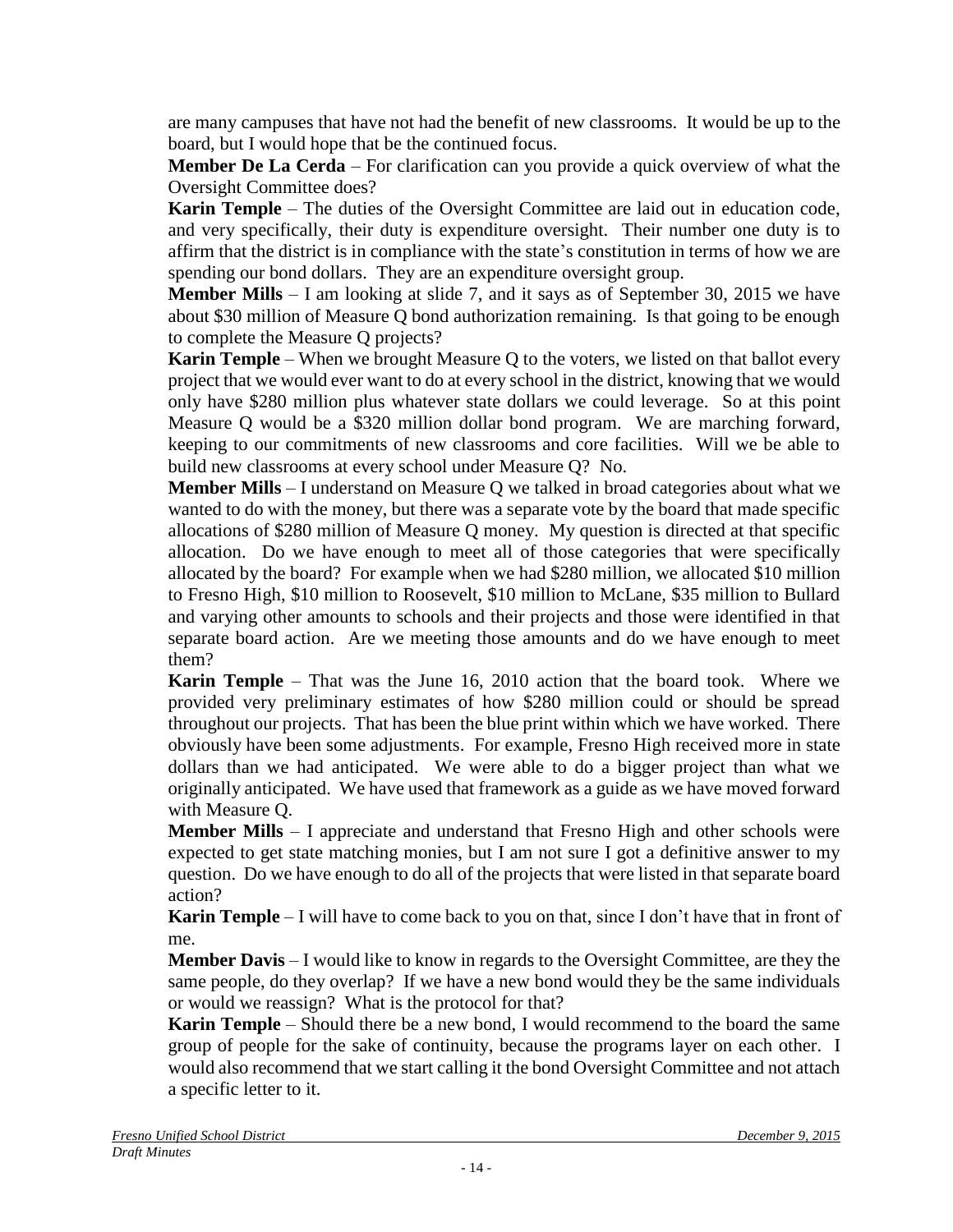Member Davis moved for approval, seconded by Member De La Cerda, which carried a 7- 0-0 vote, as follows: AYES: Member Ashjian, Davis, De La Cerda, Johnson, Mills, Ryan and President Chavez.

A copy of the [PowerPoint](file:///C:/Users/lmmolan/AppData/Local/Desktop/BOARD%20DOCUMENTS/Presentations%20for%20Website/B20131211-Board-Presentation-B-12.pdf) is available on the district website

# **6:50 P.M.**

**B-19, HOLD a Public Hearing in the Matter of the Aspen Public School Charter Petition HELD a Public Hearing** Lead Developer, Shelly Lether, has delivered a petition to the district seeking authorization to open a new charter, Aspen Public School, which is a replication of the existing Valley Preparatory Academy, currently authorized by Fresno Unified School District. The charter seeks to serve 331 students in grades K-8.The charter petition was received by the Board on November 18, 2015, and will return for a decision at the January 6, 2016 Board meeting. Fiscal impact: The estimated fiscal impact to Fresno Unified School District for 2016/17 is \$914,608. Contact person: Rosario Sanchez, telephone 457-6223.

Presentation by Debra Odom and Shelly Lether

An opportunity was provided to hear questions/concerns from members of the board and staff was available to respond

# **President Chavez opened the public hearing.**

**The following individuals spoke in support of the Aspen Public School Charter Petition:**

Ashley Gonzalez Corrie Sands Jeff Sands Nicole Rivera Erin Emerson Priscilla Robbins John Grice

Douglas DuRivage, the property and construction manager for the Roman Catholic Diocese of Fresno, spoke on behalf of the parish Saint John's Cathedral and their willingness in making Singleton Hall available to Aspen Public School Charter.

**Member Mills** – I received something that indicated that Valley Prep was not continuing to operate, it was going to close. Is that correct?

**John Grice** – That is incorrect.

**Member Ashjian** – It is my understanding that you just found out that you were approved to receive the Walton Grant for \$250,000 is that correct?

**Shelly Lether –** Yes that is correct. It was right before Thanksgiving.

**Member Ashjian** – You mentioned that there is money to apply for an opening grant from the Charter Association through the state which is about \$500,000 is that correct?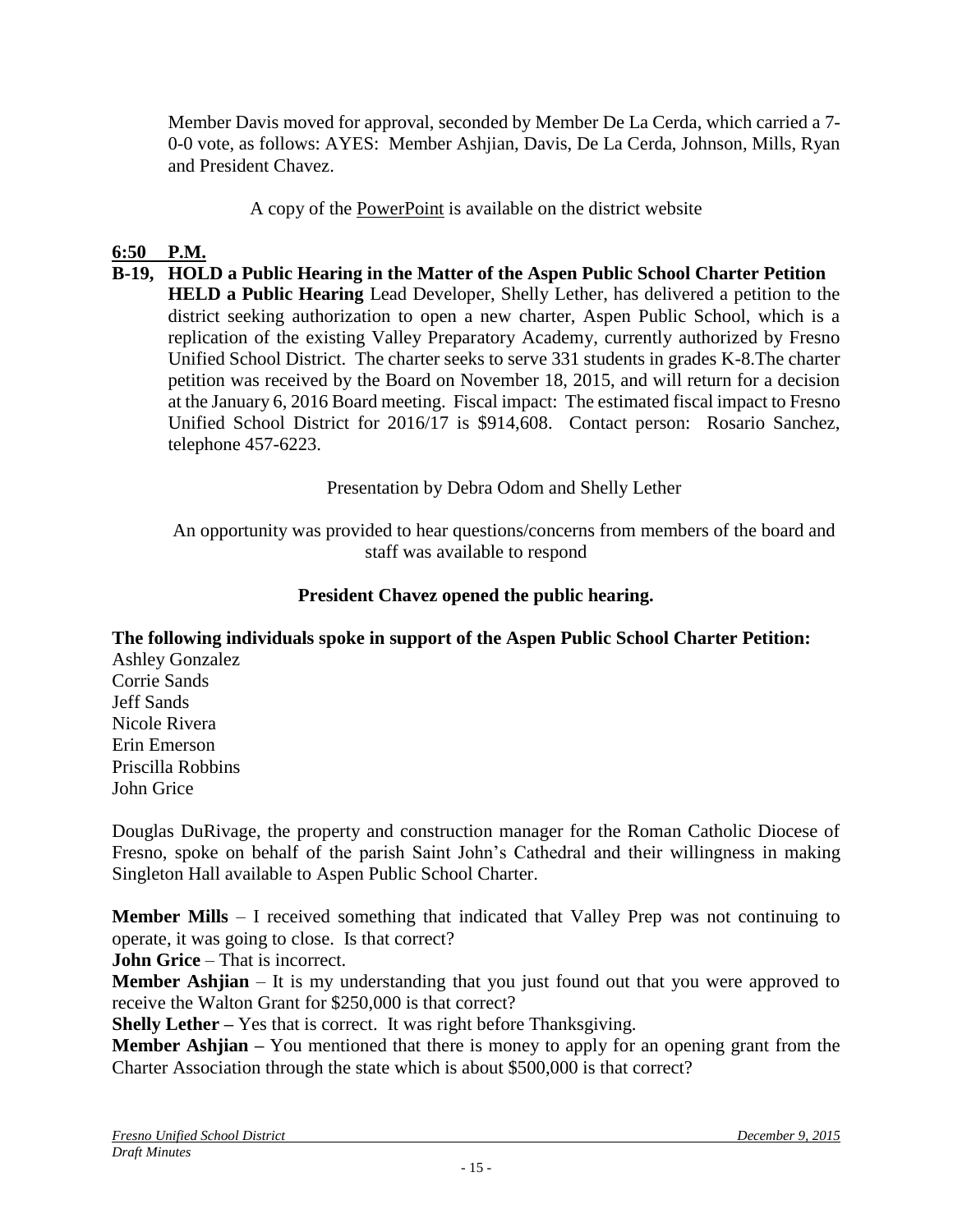**Shelly Lether** – That is from the federal government, and we weren't sure about that, because soon California will no longer receive that money. We have received it for twenty years for charter schools, however there is a nice pot of money left over, and we feel confident that we will we be included in that and have the start up. Yes, we did apply for that grant.

**Member Ashjian** – How much did you apply for?

**Shelly Lether – It was between \$450,000 and \$500,000 that we will receive.** 

**Member Ashjian** – I also read in the material about a possible loan of \$500,000 from Central Valley Community Bank. Is that correct?

**Shelly Lether –** We put that in there when we weren't sure about the Start-up grant. But with the Walton grant and the Start-up grant we will be good with-out it. We also have a 16 percent reserve with the other school, but we don't think that will be needed either.

**Member Ashjian** – Valley Prep has been around how long?

**Shelly Lether –** Since 2004.

**Member Ashjian** – You have a 16 percent reserve?

**Shelly Lether** – Yes, we have a 16 percent reserve this year.

**Member Ashjian** – You currently have 100 people on your waiting list? What are the age groups? **Shelly Lether** – Yes, most of them are the younger grades K-4.

**Member Ashjian** – By opening up this school, would you be able to accommodate all 100 people on the waiting list?

**Shelly Lether – We will still have a waiting list from**  $3<sup>rd</sup>$  **grade on up.** 

**Member Ashijan** – The fifteen students from Rescue the Children, they can stay there up to 18 months?

**Shelly Lether** – They can stay at the Mission for 18 months. When they have been released we have been able to retain them.

**Member Ashjian** – What is the percent of retention?

**Shelly Lether** – I believe we have only lost about 2-3 students out of the 25 we have had.

**Member Ashjian** – How long have you had this association with Rescue the Children?

**Shelly Lether** – This is our second year.

**Member Johnson** – Where is this school downtown located?

**Douglas DuRivage** – Singleton Hall is on the Northside of Mariposa and on the East corner of our street. Directly across the street from Saint John's Cathedral.

**Member Johnson** – I really appreciate the comments that Mr. Sands made in regards to not being smart enough, and then you were too smart. I think it is critical that we have teachers who understand the students they are working with. Some people don't believe all kids can learn. You have to have high expectations for those children. Thank you, and I think I can support you.

**Member De La Cerda** – You are currently located on the corner of Hughes and Ashlan on a four and a half acre facility. You mentioned that you rather keep the classrooms small rather than expanding.

**Shelly Lether** – Yes, we could expand with portables, but we love our green space and don't want to use that. Our mission and purpose is to keep the classrooms small. It works well with the students we serve.

**Member De La Cerda** – In regards to Singleton Hall there is not much green space.

**Douglas DuRivage** – Singleton Hall is challenged in that area. There is a small area on the Northside of the building that has some open space, but not anything significant compared to a normal school site. We own the property alongside Mariposa, S street to R Street. A few years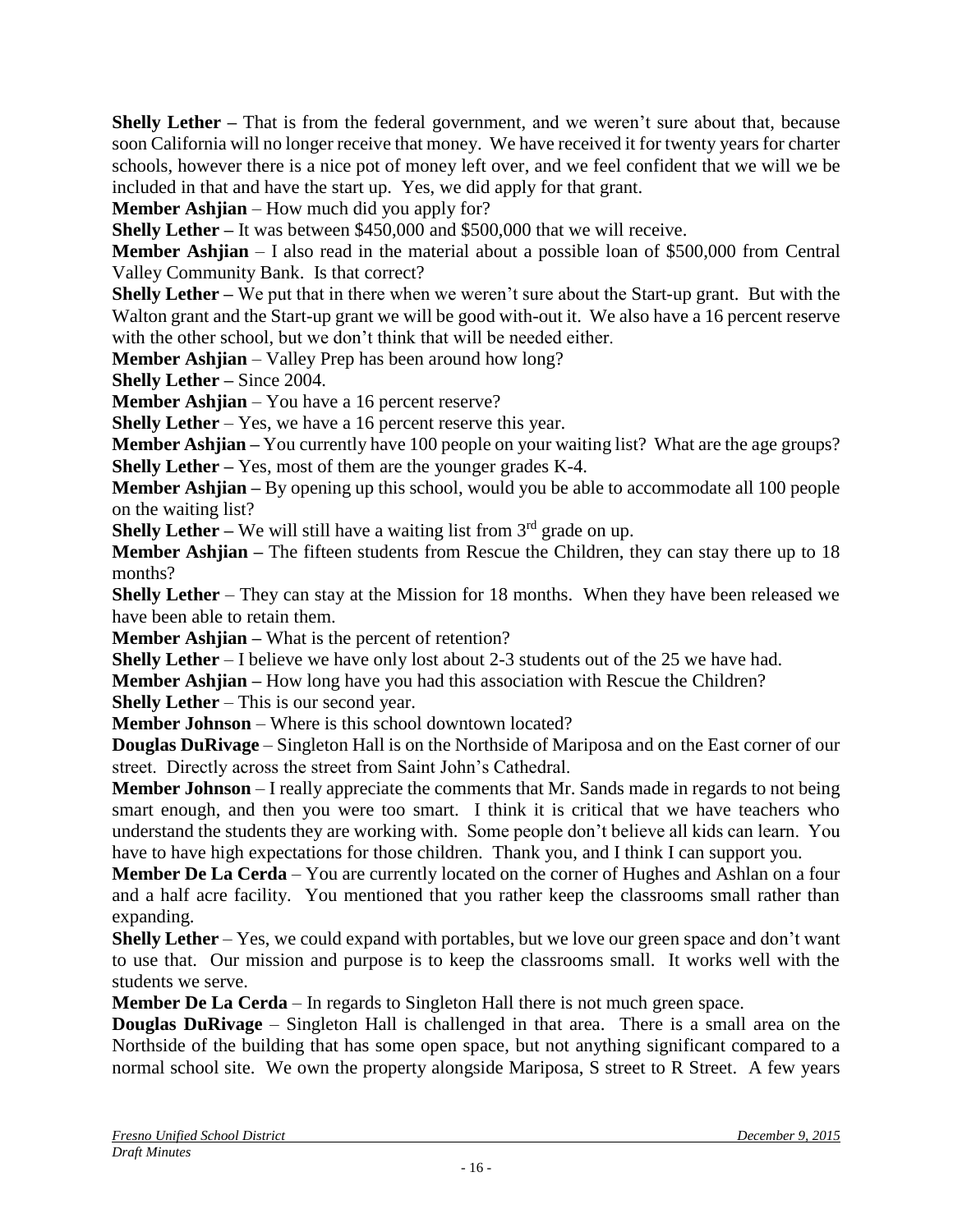ago we acquired the buildings on the corner of S and Mariposa and took those buildings down. There is a now a large open lot and the diocese is open to offering that space to the charter.

**Member De La Cerda** – In regards to that space, is the diocese matching funds to develop that area?

**Douglas DuRivage** – We haven't entered into any type of negotiations at this time. What I can tell you we don't typically act like a normal landlord. We provide a basic effective ground lease and minimal facility available with the user available to make any improvements need and want. **Member De La Cerda** – Is Singleton Hall Historically registered?

**Douglas DuRivage** – Singleton Hall is not a historical building, but is located in a historical area. Being on the register would limit us in making changes/updates to the buildings. Because we are in a historically area, we still do need to adhere to architectural standards.

**Member De La Cerda** – What is the total number of students that Singleton Hall can carry in regards to classroom sizes?

**Douglas DuRivage** – I don't know that, but I can tell you there are somewhere between nine and twelve rooms available. Each one of those rooms are able to hold 50 students a piece.

**Member De La Cerda** – When will you know if you are approved for the Start-up grant?

**Shelly Lether** – December 18, 2015 is when we will be notified.

**Member De La Cerda** – I see here that you will be contracting with El Dorado for SPED services. How come you are not contracting with Fresno Unified which is much closer?

**Shelly Lether** – For ten years we did contract with the district. We had special Ed services through Fresno Unified. We applied two years ago to the El Dorado SELPA. They have a lot of charter schools. By going with El Dorado we were able to provide in-house services for our six percent. For us it was a better fit.

**Member De La Cerda** – Are your in-house services daily?

**Shelly Lether** – It is on an as need basis. Sara will explain how we contract our services.

**Sarah Crantz –** We contract our speech pathologist through Talk Team, she is with us no less than 7.5 hours a week, and no more than 15 hours a week. Our school psychologist works for us on an hourly basis, currently she is will us two mornings a week. Our credentialed school nurse checks in with our LVN, she does the IEP's, health plans and our hearing and vision screenings. She is with us twice a month or more if needed.

**Member De La Cerda** – As you move forward what is your plan with your English Language Leaners?

**Corrie Sands** – We start very early with our four domains trying to help the students develop English. We contract back with Fresno Unified for English Learning Testing. We do have someone who comes in and does our CELDT testing. Our initial students go through English Language Services Department at Fresno Unified.

**Member De La Cerda** – I noticed you have a large number of students who come from Wilson. How do you transport your students since they come from all over?

**Shelly Lether** – Transportation is up to the parents.

**Member De La Cerda** – If the \$500,000 for some reason does not come through do you have an alternate plan for the funding?

**Shelly Lether** – I know we have a 16 percent reserve with the other school but I feel very confident that we will not have to tap into those funds. If it did come to that we would take out a loan.

**Member Davis** – Tonight a decision will not be made it will be brought back the next board meeting for a decision.

**Shelly Lether** – Yes, Debra explained that to us.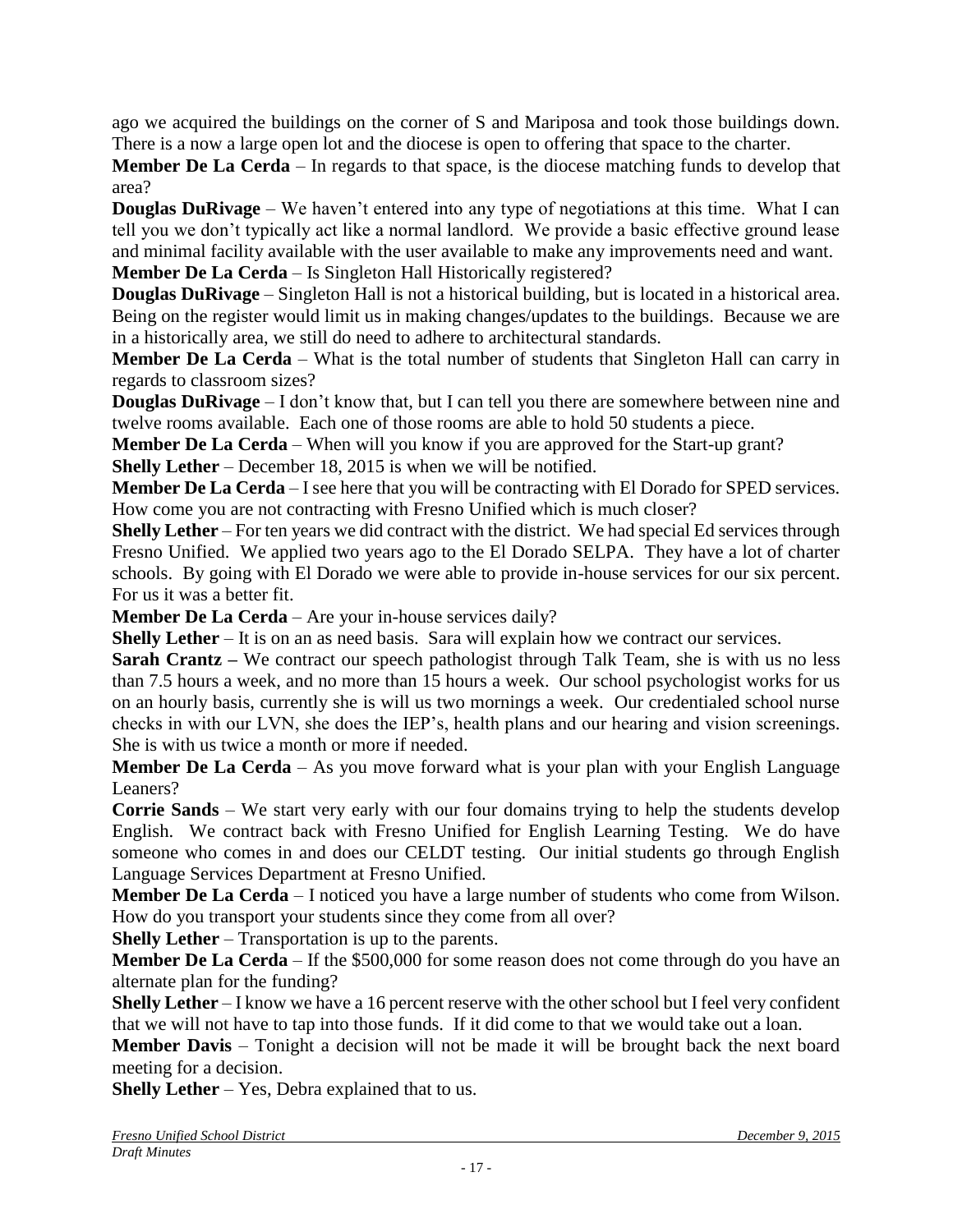**Member Davis** – Rescue the Children, it that the facility on 99, formally the Tradewinds? **Shelly Lether** – Yes it is.

**Member Davis** – You mentioned the Rotary will assist with your transportation.

**Shelly Lether** – They provide transportation for the Rescue the Children.

**Priscilla Robbins** – As of right now, we have three vans and we provide transportation to the children that live with us.

**Member Chavez** – I want to thank everyone who has attended tonight. I think it says a lot when you show up and it's 9:10 p.m. and you are still here. That say a lot about your commitment and your support.

## **President Chavez closed the public hearing.**

No action is required on this item.

# **7:20 P.M.**

**B-20, DISCUSS and NOMINATE one Delegate for the California School Boards Association Delegate Assembly for Subregion 10-B**

e two required Delegate Assembly meetings each year. In 2016 the first meeting will be a vertical on the Second on the November 10 December 17 m San<br>Pulled from a cran entre and the second on the November 10 December 17 m An opportunity is provided for the Board of Education to nominate one elected member to California School Boards Association (CSBA) Delegate Assembly for Subregion 10-B. Delegates serve two-year terms beginning April 1, 2015 through March 31, 2018. There are two required Delegate Assembly meetings each year. In 2016, the first meeting will be May 14-15 in Sacramento and the second one will be November 30-December 1/m San Francisco preceding the CSBA Annual Education Conference and Trade Show. The CSBA Delegate Assembly is a vital link in the association's governance structure. Working with local districts, county offices, the Board of Directors and Executive Committee, Delegates ensure that the association reflects the interest of school districts and county offices of education throughout the state. The Board President recommends nominations. Contact person: Board President, telephone 457-3727.

# **C. RECEIVE INFORMATION & REPORTS**

**C-21, RECEIVE 2014/15 School Facility (Developer) Fee Public Information Report**

**RECEIVED,** the 2014/15 School Facility (Developer) Fee Public Information Report. School districts are authorized to levy fees on residential and commercial/industrial development for the purpose of mitigating impacts on school facilities as a result of the development. Government Code requires that certain public information regarding the fees collected be presented annually. The 2014/15 School Facility Fee Public Information Report provides the required information. Fiscal impact: There is no fiscal impact to the district. Contact person: Karin Temple, telephone 457-3134.